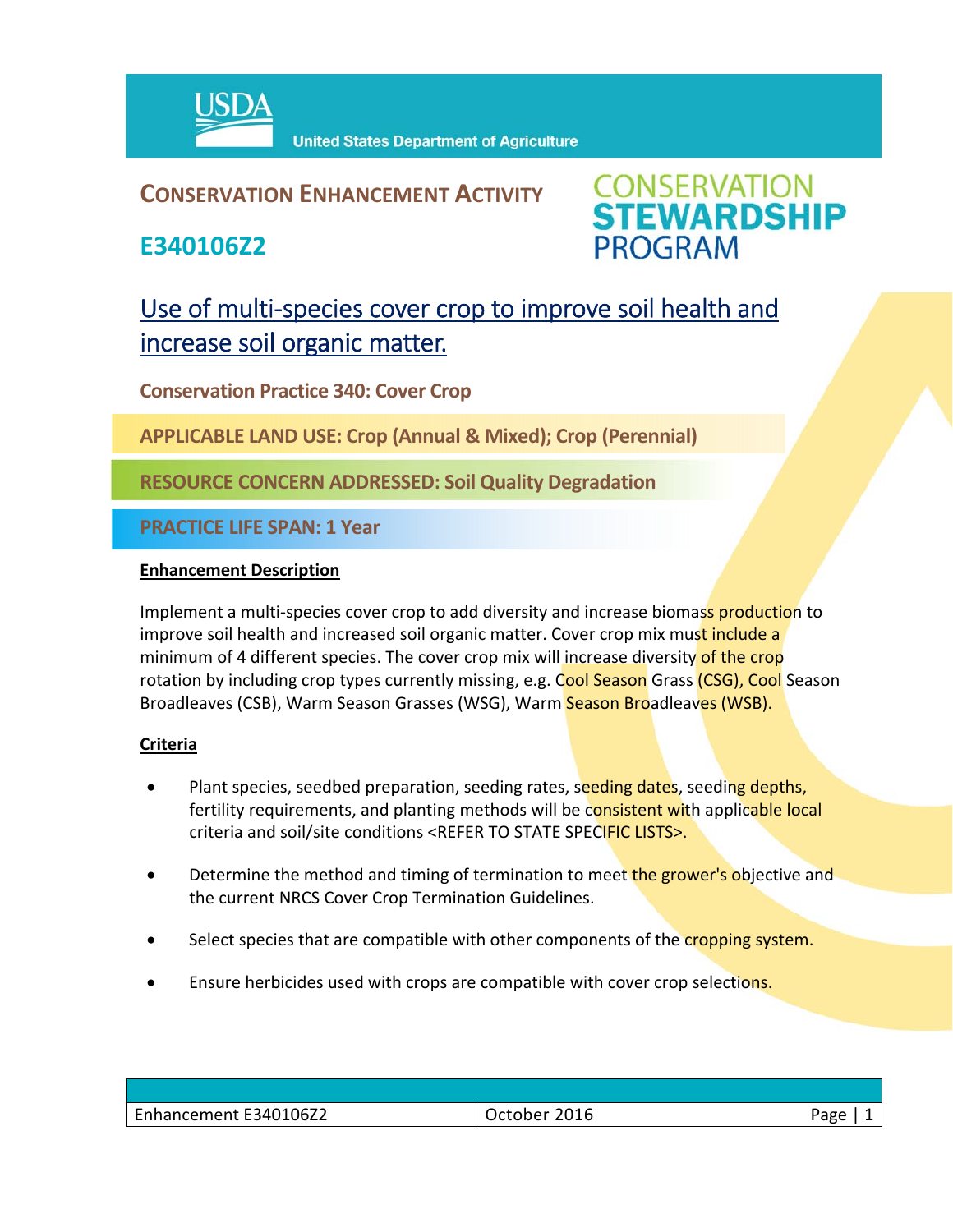

**United States Department of Agriculture** 

 Cover crops may be established between successive production crops, or companion‐ planted or relay‐planted into production crops. Select species and planting dates that will not compete with the production crop yield or harvest.



- Do not burn cover crop residue.
- Do not harvest the cover crop.
- If the specific rhizobium bacteria for the selected legume are not present in the soil, treat the seed with the appropriate inoculum at the time of planting.
- Cover crop must provide soil coverage during ALL non-crop production periods in the annual crop rotation.
- The crop rotation, to include the cover crop species, shall consist of the four crop types: Cool Season Grass (CSG), Cool Season Broadleaves (CSB), Warm Season Grasses (WSG), and Warm Season Broadleaves (WSB). The cover crop mixture shall consist of at least 2 species from one or more of the crop types that are adaptable to the climate, soil, and rotation. The cover crop mix will increase diversity of the crop rotation.
- Planned crop rotation including cover crops, biomass produced, and associated management activities must achieve a management soil conditioning index (SCI) of zero or higher and results in a positive trend in the **Organic Matter (OM) subfactor** value over the life of the rotation.

### **Additional criteria when livestock are included in the system:**

*Cover Crops may only be grazed in a manner that retains or enhances the purpose of increasing soil organic matter.* 

- **Before cover crops are grazed, they must have produced enough biomass to allow for** grazing while maintaining soil health benefits. Cover crops planted in late fall will not typically be well enough established, however if stands are adequate cover crops may be grazed in the spring prior to termination.
- Different cover crop species have varying tolerances to grazing; this should be taken into consideration when developing cover crop seeding specifications.

| Enhancement E340106Z2 | 2016 | Aמבי |
|-----------------------|------|------|
|                       |      |      |